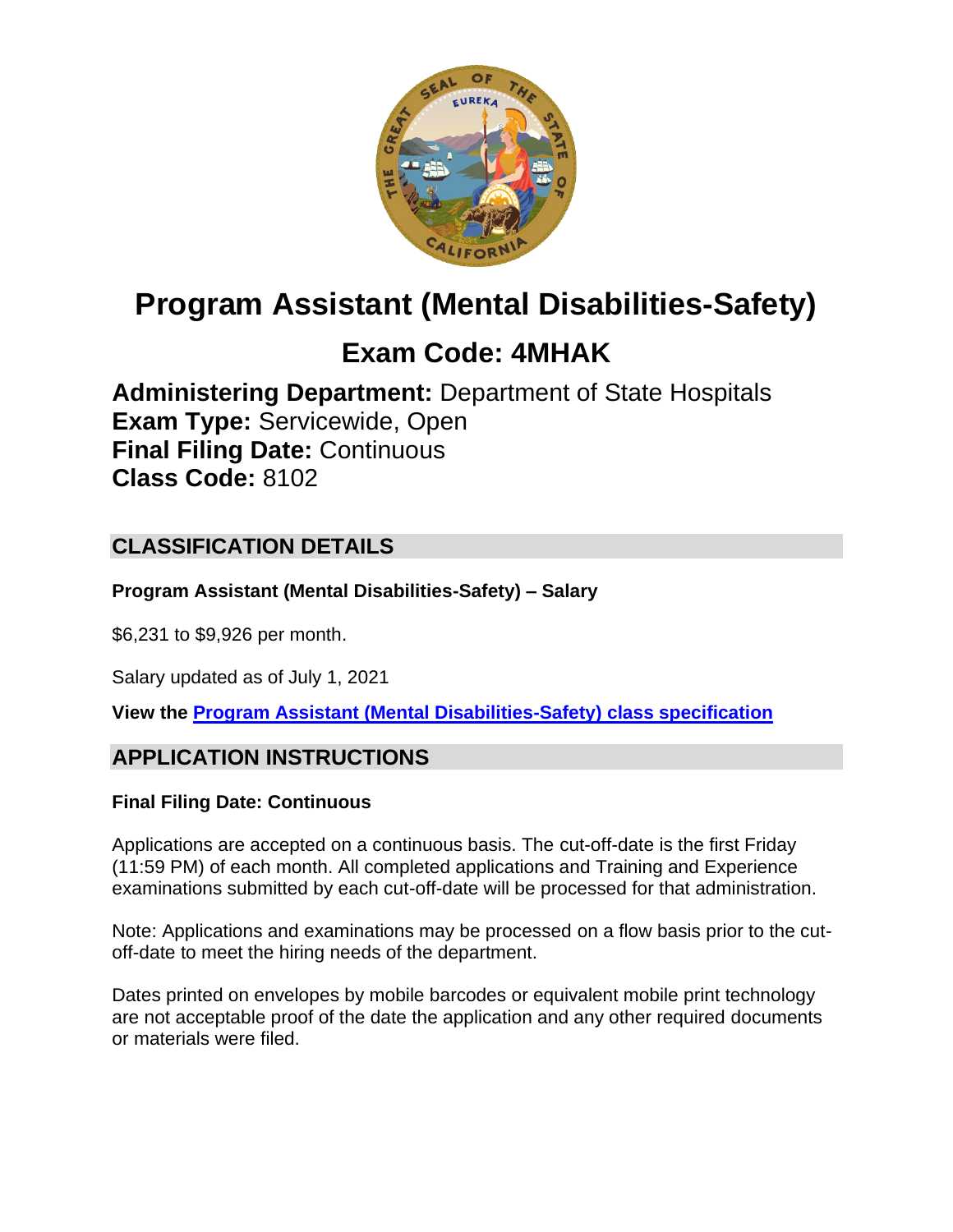#### **Who Should Apply**:

Applicants who meet the Minimum Qualifications as stated on this bulletin may apply for and take this examination. Once you have taken this examination, you may not retake it for **12** months.

Unless otherwise stated on this bulletin, you must meet the Minimum Qualifications by the Final Filing Date or cut-off-date stated above.

#### **How to Apply**:

- **Step 1.** Applicants are required to submit an [Examination Application \(STD 678\),](https://jobs.ca.gov/pdf/std678.pdf) found at [www.calcareers.ca.gov,](http://www.calcareers.ca.gov/) either by mail, in person, or via email to the address listed below.
- **Step 2.** Once your application has been submitted, you must complete the **Training and Experience (T&E)** following the instructions below under, **Taking the Examination.**

**Applicants must complete Steps 1 and 2 by each cut-off date. Failure to do so will result in a delay in the examination process.**

**The preferred method to apply is by emailing your STD 678 to:**

**[ProgramAssistantMentalDisabilitiesSafety@dsh.ca.gov](mailto:ProgramAssistantMentalDisabilitiesSafety@dsh.ca.gov)**

#### **Electronic signatures are acceptable.**

Indicate the Classification on your Examination Application (STD 678).

You may apply by mail or in person to: Department of State Hospitals – Sacramento Attn: Selection Services Unit, MS-14 1215 O Street Sacramento, CA 95814

In person hours: Monday through Friday, 8am to 5pm (excluding State holidays)

#### **Special Testing Arrangements:**

If you require assistance or alternative testing arrangements due to a disability, please contact the testing department listed in the Contact Information section of this bulletin.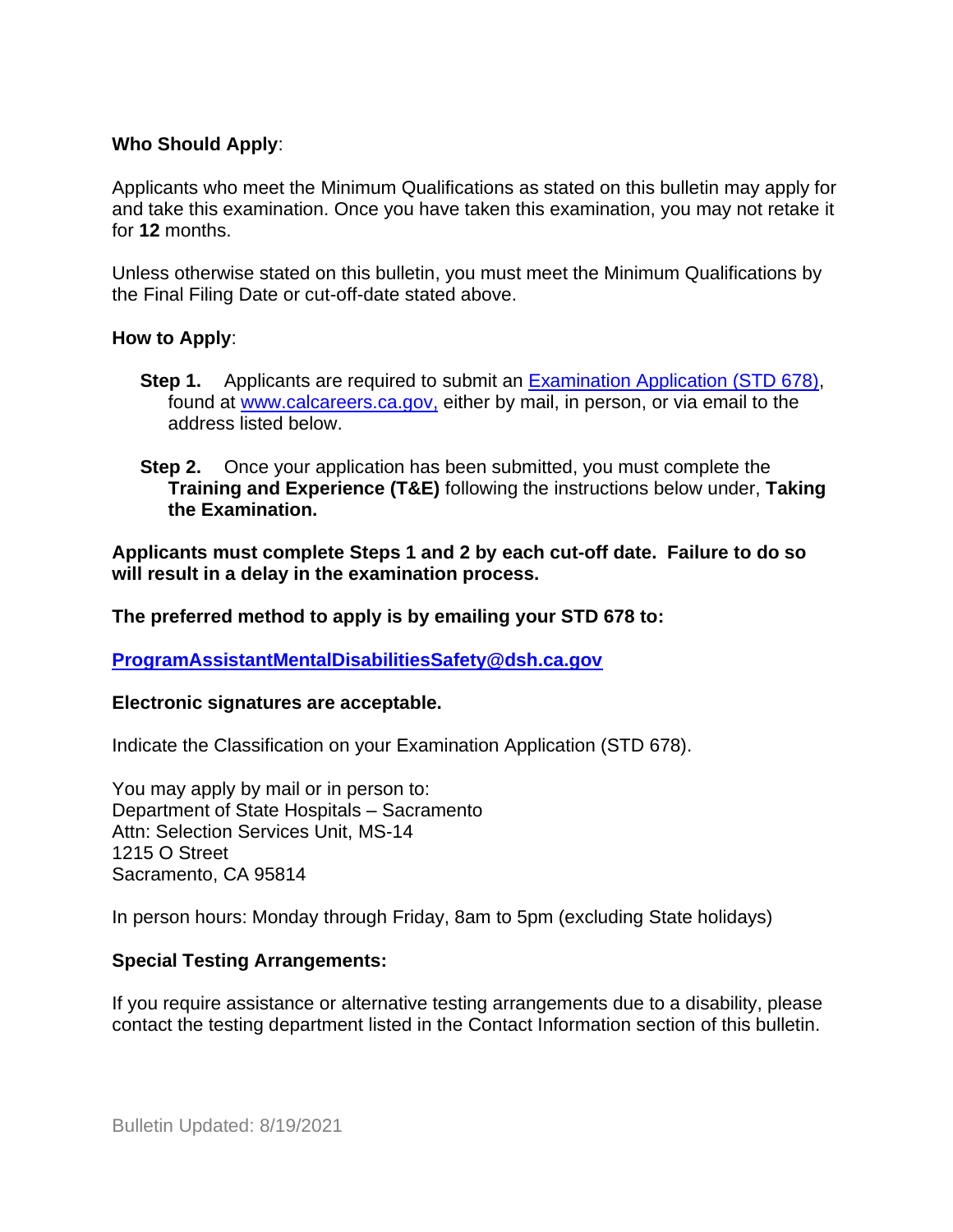## **MINIMUM QUALIFICATIONS**

All applicants must meet the education and/or experience requirements as stated on this exam bulletin to be accepted into the examination. Part-time or full-time jobs, regardless of whether paid or volunteer positions, and inside or outside California state service will count toward experience.

#### **Either 1**

Two years of clinical nursing experience in the Department of Mental Health performing the duties of a class comparable in level of responsibility to that of a Supervising Registered Nurse or Unit Supervisor in a treatment program for the mentally disabled.

#### **Or 2**

Two years of clinical experience as a psychiatric social worker, psychologist, rehabilitation therapist, or teacher in a treatment program for the mentally disabled.

# **SPECIAL PERSONAL CHARACTERISTICS**

Willingness to work at developmental centers, State hospitals, or correctional facilities contracting with the Department of Mental Health for diagnostic and treatment services; demonstrated leadership ability; sympathetic and objective understanding of the problems of developmentally or mentally disordered offenders; tact; patience; and emotional stability.

## **SPECIAL PHYSICAL CHARACTERISTICS**

Incumbents must possess and maintain sufficient strength, agility, and endurance to perform during physically, mentally, and emotionally stressful and emergency situations encountered on the job without endangering their own health and well-being or that of their fellow employees, forensic clients, patients, inmates, or the public.

## **POSITION DESCRIPTION**

This classification assists a Program Director, in a staff capacity, with directing the activities of a multidisciplinary treatment staff in achieving program goals and individual forensic client, patient, or inmate objectives; and with the overall responsibility for directing a residential or day training for persons with developmental or mental disorders.

#### **EXAMINATION SCOPE**

This examination consists of the following components:

**Training and Experience Evaluation –** Weighted 100% of the final score.

Bulletin Updated: 8/19/2021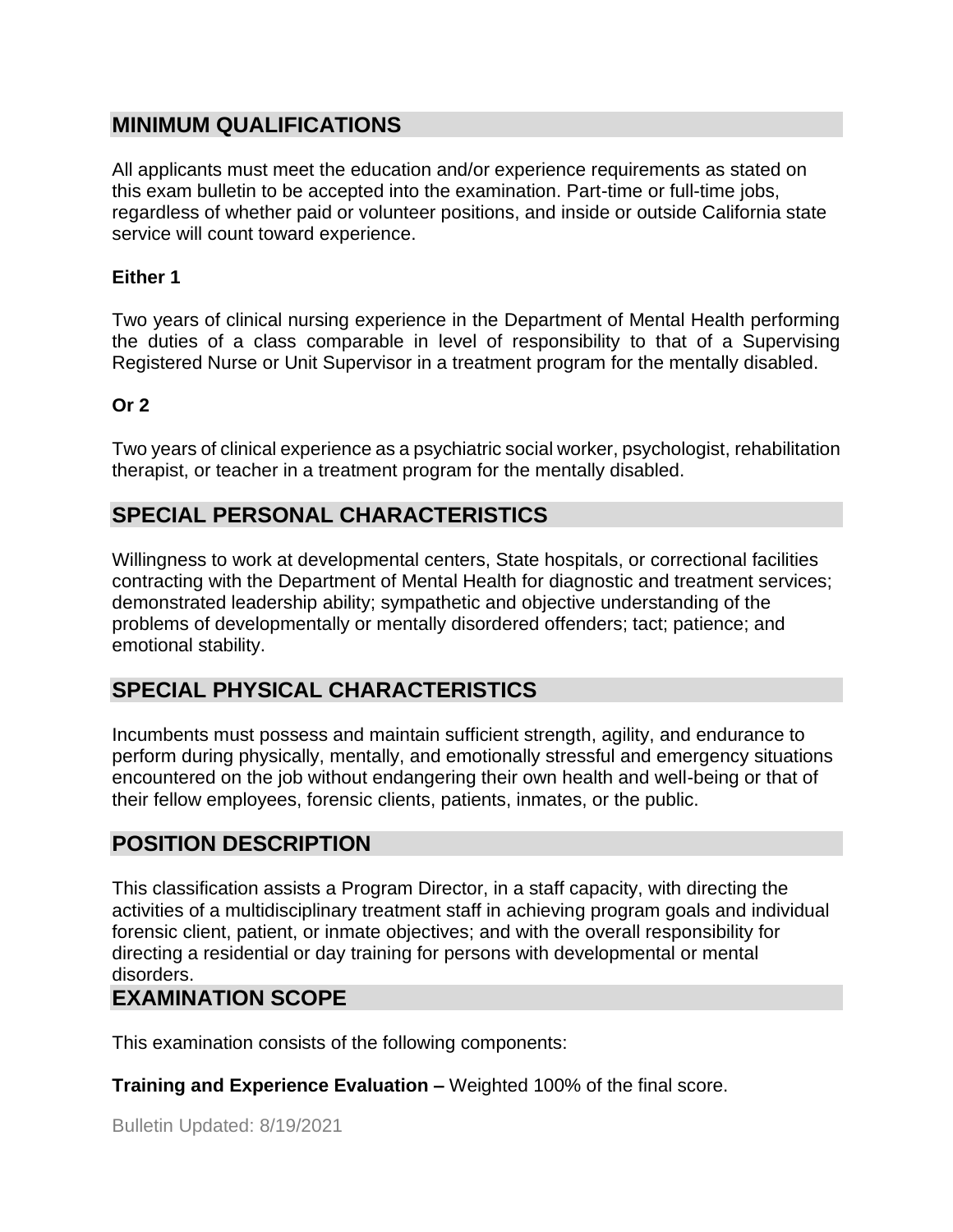The examination will consist solely of a **Training and Experience Evaluation.** To obtain a position on the eligible list, a minimum score of 70% must be received.

In addition to evaluating applicants' relative knowledge, skills, and ability, as demonstrated by quality and breadth of education and/or experience, emphasis in each exam component will be measuring competitively, relative job demands, each applicant's:

### **Knowledge of:**

- 1. Knowledge of principles and methods of health care, rehabilitation, education, and psychiatric treatment as related to the care and treatment of forensic clients, patients, or inmates.
- 2. Knowledge of principles for maximizing the physical, cognitive, and social development of forensic clients, patients, or inmates.
- 3. Knowledge of specific expertise related to program content.
- 4. Knowledge of principles, procedures, and techniques of administering a multidisciplinary patient treatment program.
- 5. Knowledge of principles and practices of personnel management and effective supervision.
- 6. Knowledge of State and Federal laws and rules pertaining to developmental center or State hospital administration.
- 7. Knowledge of principles and practices of community organization for developmentally or mentally disabled.
- 8. Knowledge of developmental center/hospital organization, management, and procedures.
- 9. Knowledge of research methods and techniques.
- 10.Knowledge of principles and methods of training treatment personnel.
- 11. Knowledge of a manager's role in equal employment opportunities.

## **Ability to:**

- 1. Ability to assist with the planning and coordination of a program that provides care and treatment and maximizes the development of patients.
- 2. Ability to direct research projects.
- 3. Ability to analyze complex problems and take appropriate action.
- 4. Ability to assist with the administration of a multidisciplinary patient treatment program.
- 5. Ability to integrate the program with the overall functions of the developmental center/hospital.
- 6. Ability to communicate effectively.
- 7. Ability to work independently in identifying the need for and developing proposed changes in program practices and procedures.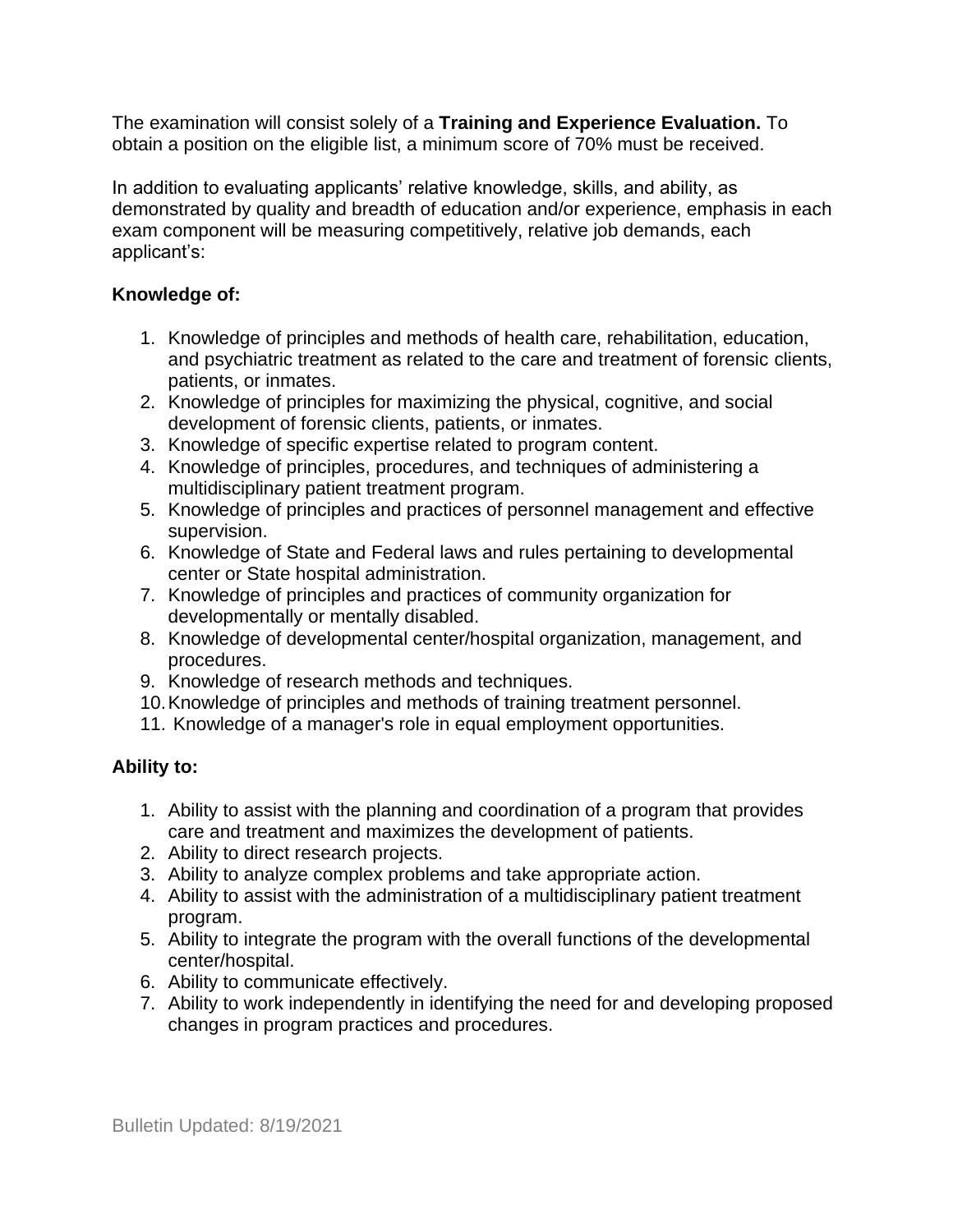# **ELIGIBLE LIST INFORMATION**

A Servicewide, Open eligible list for the **Program Assistant (Mental Disabilities-Safety)** classification will be established for use by all state agencies. The names of **successful** competitors will be merged onto the eligible list in order of final score regardless of exam date. Eligibility expires **12 months** after it is established. Applicants must then retake the examination to reestablish eligibility.

Veterans' Preference will be granted for this examination. In accordance with Government Codes 18973.1 and 18973.5, whenever any veteran, or widow or widower of a veteran achieves a passing score on an open examination, he or she shall be ranked in the top rank of the resulting eligible list.

Veterans status is verified by the California Department of Human Resources (CalHR). Information on this program and the Veterans' Preference Application (Std. form 1093) is available online at the following website:

<https://www.jobs.ca.gov/CalHRPublic/Landing/Jobs/VeteransInformation.aspx>

Additional information on veteran benefits is available at the Department of Veterans Affairs.

Career credits are not granted for examinations administered on an Open or Promotional basis.

# **PREPARING FOR THE EXAMINATION**

Here is a list of suggested resources to have available prior to taking the exam.

- 1. **Employment History:** Employment dates, job titles, organization names and addresses, names of supervisors or persons who can verify your job responsibilities, and phone numbers of persons listed above.
- 2. **Education:** School names and addresses, degrees earned, dates attended, courses taken (verifiable on a transcript), persons or office who can verify education, and phone numbers of persons or offices listed above.
- 3. **Training:** Class titles, certifications received, names of persons who can verify your training, and phone numbers of persons listed above.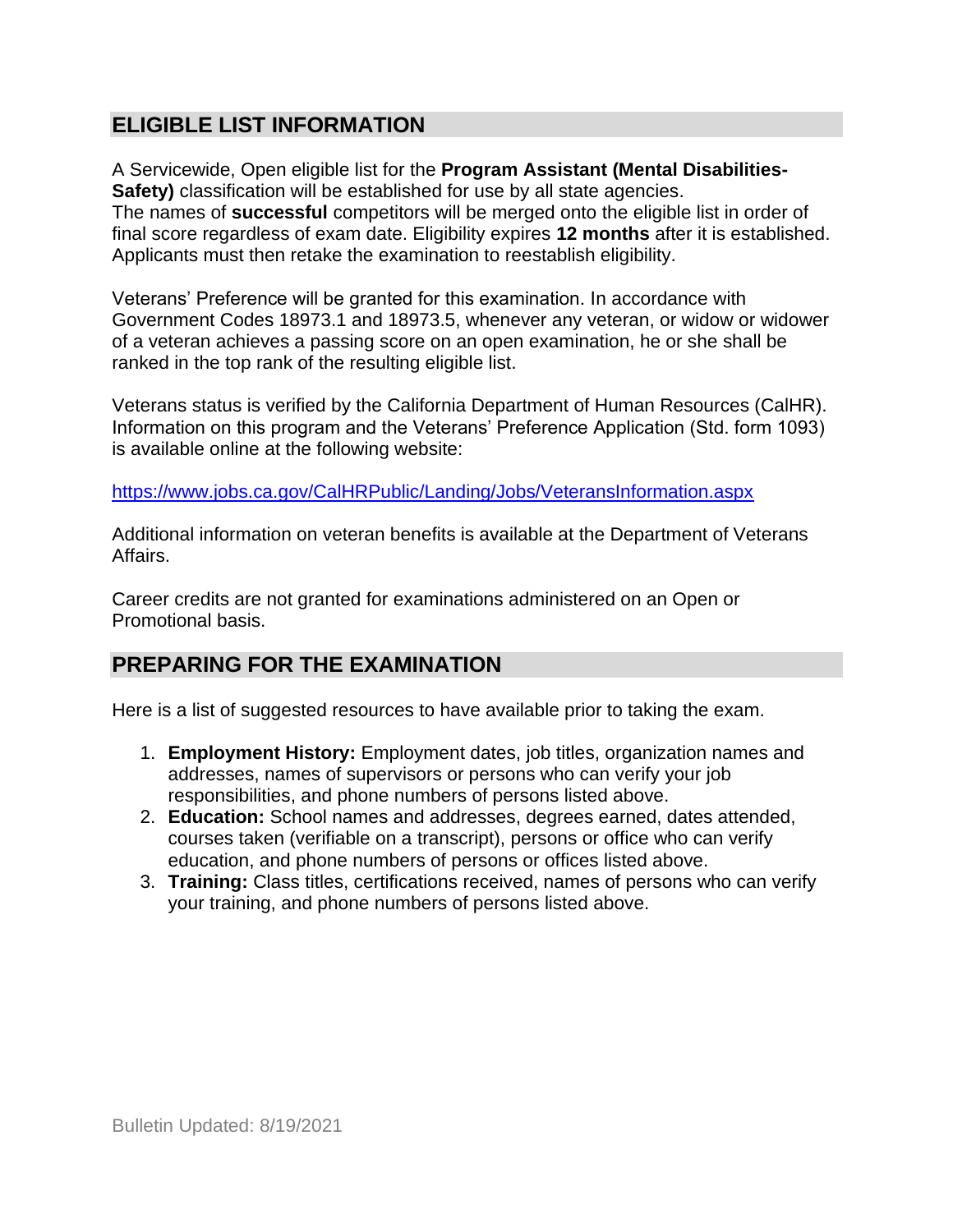# **TAKING THE EXAMINATION**

**Step 1. Submit your STD 678 (email preferred:** 

**[ProgramAssistantMentalDisabilitiesSafety@dsh.ca.gov](mailto:ProgramAssistantMentalDisabilitiesSafety@dsh.ca.gov) ) then IMMEDIATELY go to step 2.**

**Step 2. [Click on this link to take the Program Assistant \(Mental Disabilities-Safety\)](https://www.surveymonkey.com/r/Y3PVZ75) [examination.](https://www.surveymonkey.com/r/Y3PVZ75)**

**Applicants must complete Steps 1 and 2 by each cut-off date. Failure to do so will result in a delay in the examination process.**

### **TESTING DEPARTMENTS**

Department of State Hospitals

## **CONTACT INFORMATION**

Questions relating to this exam should be directed to:

Department of State Hospitals Selection Services Unit Monday through Friday, 8am to 5pm (excluding State Holidays) Phone: 916-651-8832 Email: **[ProgramAssistantMentalDisabilitiesSafety@dsh.ca.gov](mailto:ProgramAssistantMentalDisabilitiesSafety@dsh.ca.gov)**

California Relay Service: 1-800-735-2929 (TTY), 1-800-735-2922 (Voice). TTY is a Telecommunications Device for the Deaf, and is reachable only from phones equipped with a TTY Device.

## **EQUAL OPPORTUNITY EMPLOYER**

The State of California is an equal opportunity employer to all, regardless of age, ancestry, color, disability (mental and physical), exercising the right of family care and medical leave, gender, gender expression, gender identity, genetic information, marital status, medical condition, military or veteran status, national origin, political affiliation, race, religious creed, sex (includes pregnancy, childbirth, breastfeeding, and related medical conditions), and sexual orientation.

# **DRUG-FREE STATEMENT**

It is an objective of the State of California to achieve a drug-free State work place. Any applicant for State employment will be expected to behave in accordance with this